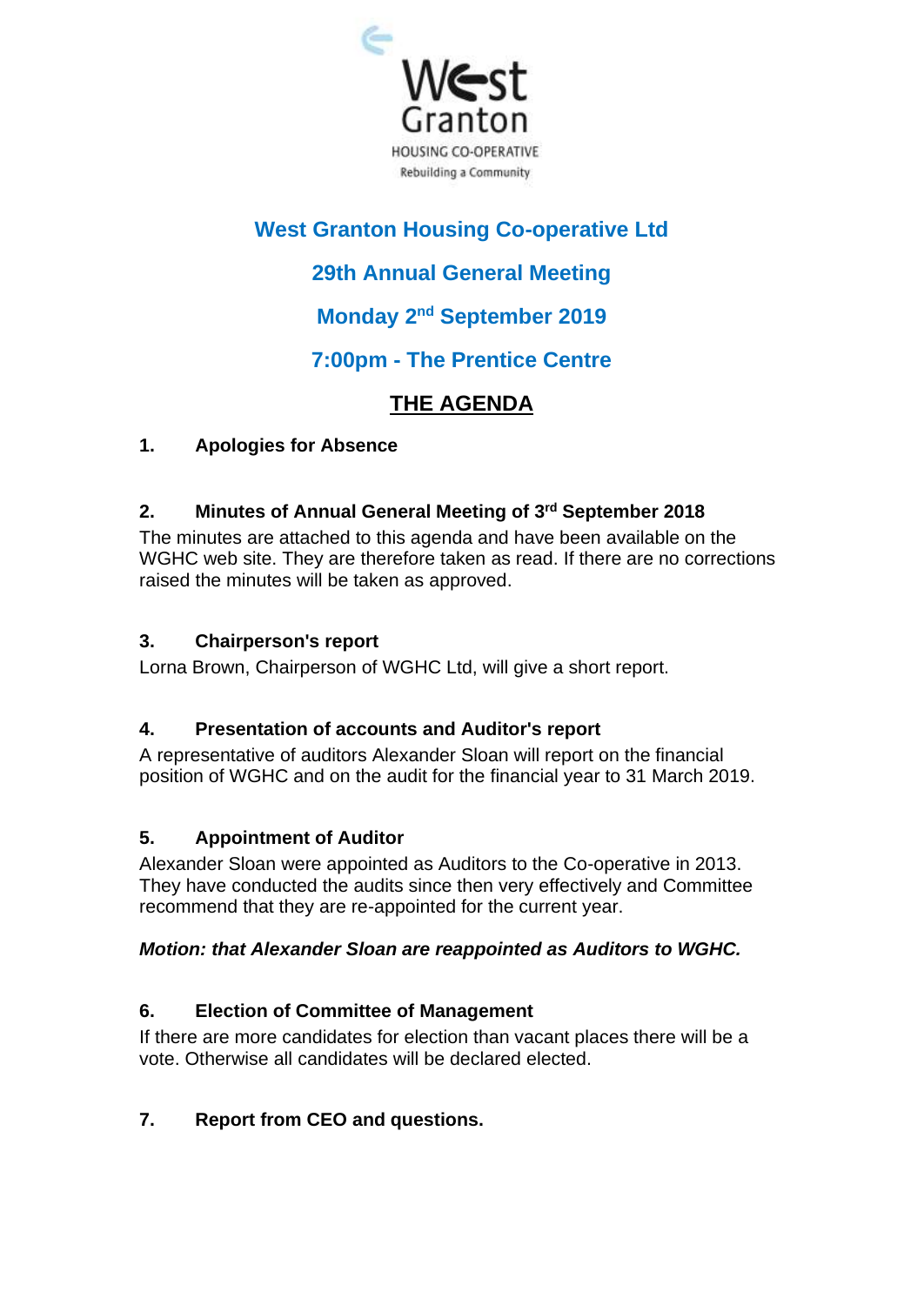

#### **West Granton Housing Co-operative Ltd**

## **The Minutes of 28 th Annual General Meeting**

### Monday 3rd September 2018 at 7:30pm

### The Prentice Centre

**The meeting had been preceded first by a round of prize bingo and then a presentation of WGHC's Key Performance Indicators presented by Misia Jack of the Scottish Housing Network.**

#### **1 st Members attending (23 x 1st members):**

Elizabeth Robertson, Joe Moire, Sobia Shah, Lesley Keddie, Frances Donoghue, Fiona Marshall, Ronald McEwan, James McNeill, Donna Anderson, Amanda Aitchison, Tracey Brown, Christine Tsurumaki, Lorna Brown, George Nicol, May Riordan, John Kane, James Hemphill, Heather Kerr, Rachel Stewart, Elizabeth Stewart, Alice Miah, William Keegan, James Moir, Carmeta Hammond-Docherty.

#### **2 nd Joint Members attending (3 x 2nd joint members):**

Frances Nicol, Grace Forsyth, Carol-Ann Keegan

#### **Members represented by proxy (11 members):**

Irene Stuart, Fiona Watson, Gillian Cantley, Jamie Morris, John Reilly, James McGonigal, Rosemary Lothian, Mark Robertson, Stacey Powch-Scott, Jon Douglas, Sheila Snook.

#### **Quorum:**

The quorum is 7.5% which is equal to 28 members. 34 members were present or represented by proxy so the quorum was achieved.

#### **Joint members (without voting rights) present:**

3: Frances Nicol, Grace Forsyth, Carol-Ann Keegan

#### **Others in attendance:**

Larke Adger (CEO) Phil Morrice (Alexander Sloan, Auditors); Louise Anger, Les Graham, Fiona McIntosh, Eilidh Moohan, Jiewen Gao, Kirsteen Panther (Staff).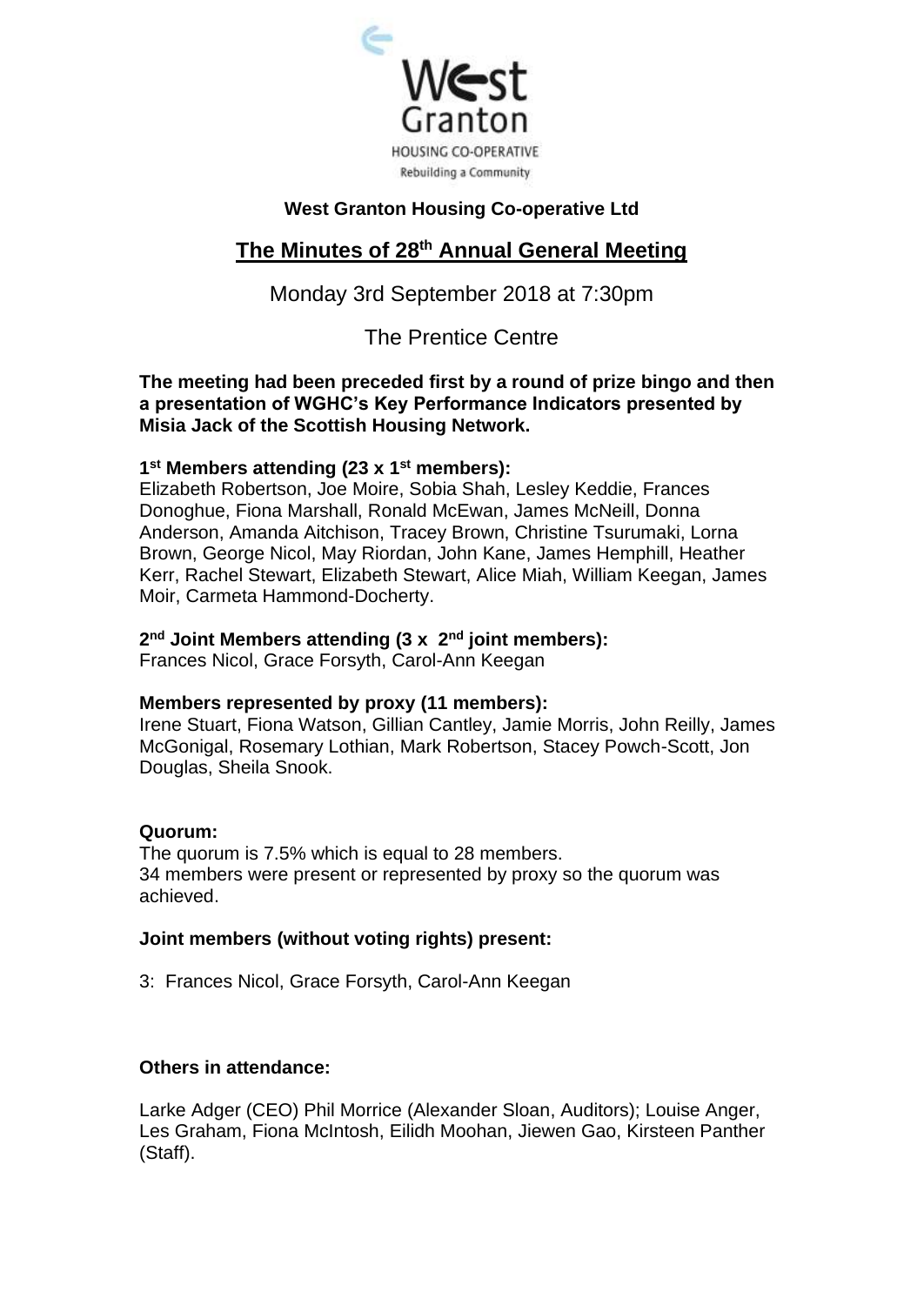

## **1. Apologies**

Marilyn Dickson

## **2. Minutes of Annual General Meeting of 4 th September 2017**

Lorna Brown reported that minutes of the AGM had been available on our web site and from the office and were handed out before the meeting. So the minutes will be taken as read. She asked if there were any corrections to the minutes.

**There were no corrections and the minutes were approved.**

## **3. Chairperson's report**

Lorna Brown, Chairperson, introduced herself and gave a short report as follows:

She said there was a written Chairperson's report in the Co-op's Annual Report and she wouldn't repeat everything in that report. She continued:

I am delighted to say this is my  $4<sup>th</sup>$  year as chairperson and that I've been involved with the Co-op for more than 28 years.

There is a written statement from me in the Annual Report. I am pleased to say that West Granton Housing Co-operative remains in a very strong position- both financially and in its performance.

We may be a small social landlord but we are one of the best in Scotland and our performance figures for 2017-18 confirm this. More details about our performance will be published in October when we send out our Annual Report on the Scottish Social Housing Charter.

Moving on, I would like to thank the other Committee members. We have 11 on the committee now. Without them the Co-op would not exist.

They continue to volunteer and serve year on year. They give up their evenings to attend meetings. They ensure that WGHC meets it legal requirements and that tenants remain at the centre of our decision making.

I also want to thank our staff for their brilliant work and whose efforts have made 2017-18 another successful year for WGHC.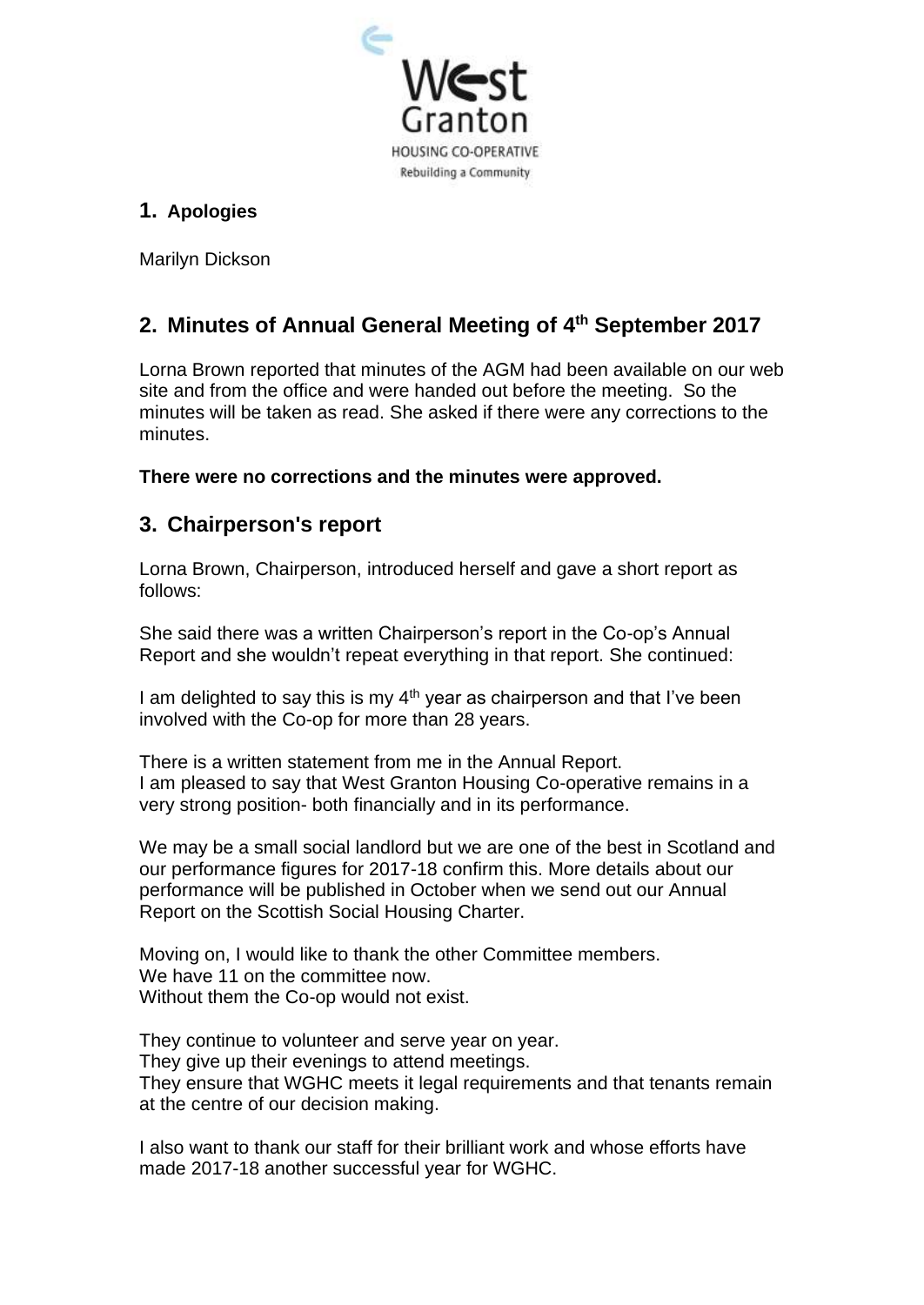

As you may know, in July, we said goodbye to Gerry Gillies, our longstanding CEO of 28 years. I personally would like to thank Gerry for making the Co-op what it is today and wish him a very long and happy retirement.

With Gerry gone the search was on for a new CEO. With the help of a specialist Consultant, we carried out a robust recruitment, selection and interview process. I am delighted to announce that our new CEO is Larke Adger. I am sure you will join me in wishing Larke every success in her new role and I look forward to working closely with her in the years to come.

To end on, I would like to say we have a great committee, great staff and great tenants.

There are many challenges ahead of us but if we all work together I am confident we can make the necessary changes and take WGHC successfully into the future.

Lorna then announced to the floor that she would now hand over to Phil Morrice of Alexander Sloan to present the 2018-19 Accounts and Auditors Report.

## **4. Presentation of Accounts and Auditor's report.**

Phil Morrice of Alexander Sloan, Auditors, presented the financial statements and gave a brief overview of the financial position of the Co-operative. What he said is summarised as follows:

He said he would do a brief run through of the audit and the accounts.

The audit report was for the members not the committee. It also sets out the responsibilities of the management committee and the auditor. The auditor's opinion was that the accounts give a true and fair view and are in accordance with accounting standards.

He went on to the statement of financial performance which he said was how the Co-op performed financially in the last year. Revenue went up 0.6%. Overall, there was an operating surplus of £317,279, after taxation. That money will be used in future to fund major repairs, component replacements etc.

There was a gain on sale of housing from the sale of two flats. Interest received was up which was good to see as in most places it is down as deposit rates are very poor. Loans reduced during the year by £182,939 to £3,906,797.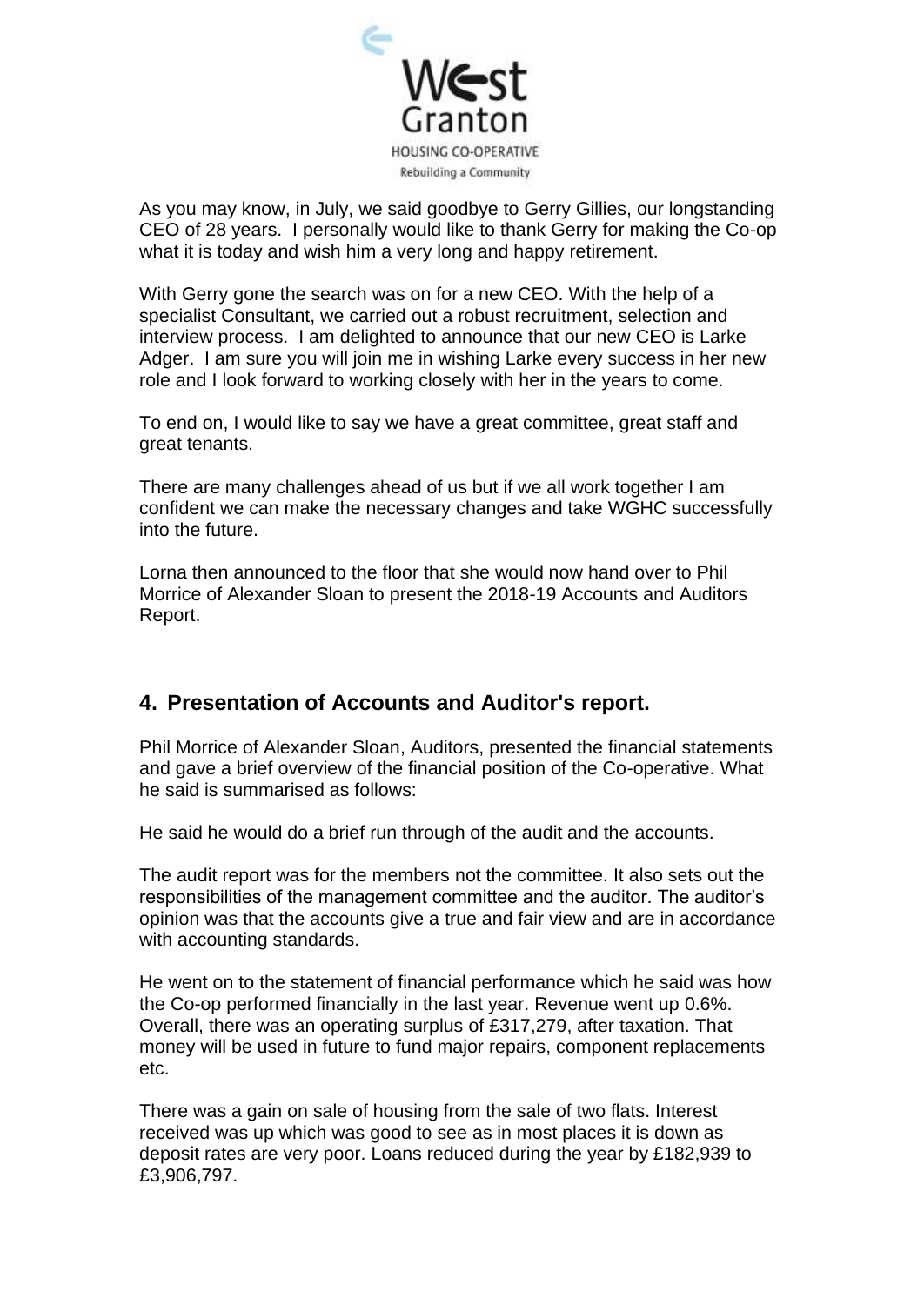

He then moved on to the statement of financial position. He said that gives a snapshot of what the Co-op's assets and liabilities were at the end of March 2018. Highlights are that rent arrears were only slightly higher than last year and bank deposits were around £1.8 million so the Co-op can comfortably pay its debts as they fall due. It is in a strong financial position.

Phil said that concluded his run through of the accounts and audit but he was happy to take questions. There were no questions.

The Chairperson thanked Phil for his report and asked Larke to go through the rest of the agenda.

## **5. Appointment of Auditor**

Larke Adger, as Secretary, reported. She said the job of the Auditor is to check and report on the annual financial statements. In the course of that they get an idea of how a company is doing and they are required to raise any problems they come across. Alexander Sloan were appointed as Auditors to the Co-operative in 2013. This is the fifth year they have audited our financial statements and reported to the AGM. The audit was conducted very professionally and the Committee of Management therefore recommend that Alexander Sloan are re-appointed as auditors for the current financial year.

Gerry asked the meeting if there are any objections to the re-appointment of Alexander Sloan as Auditors. There were no objections.

#### **Alexander Sloan were therefore re-appointed as auditors to West Granton Housing Co-operative Limited.**

## **6. Election of Committee of Management**

Larke Adger said that, as in most years, there isn't actually an election. If there are fewer candidates than there are spaces then there is no election as would be explained by her report. She then read out a report as follows:

After the last AGM there were 11 members of the Committee of Management. We maintained a membership of 11 throughout the year.

In accordance with rule 35.1 of the Co-operative's registered rules one third of the elected members of the Committee of Management retire each year as of the end of the Annual General Meeting.

This year three members retired under this rule. They are Lorna Brown, George Thomson and James Moir. This leaves 8 members on the committee.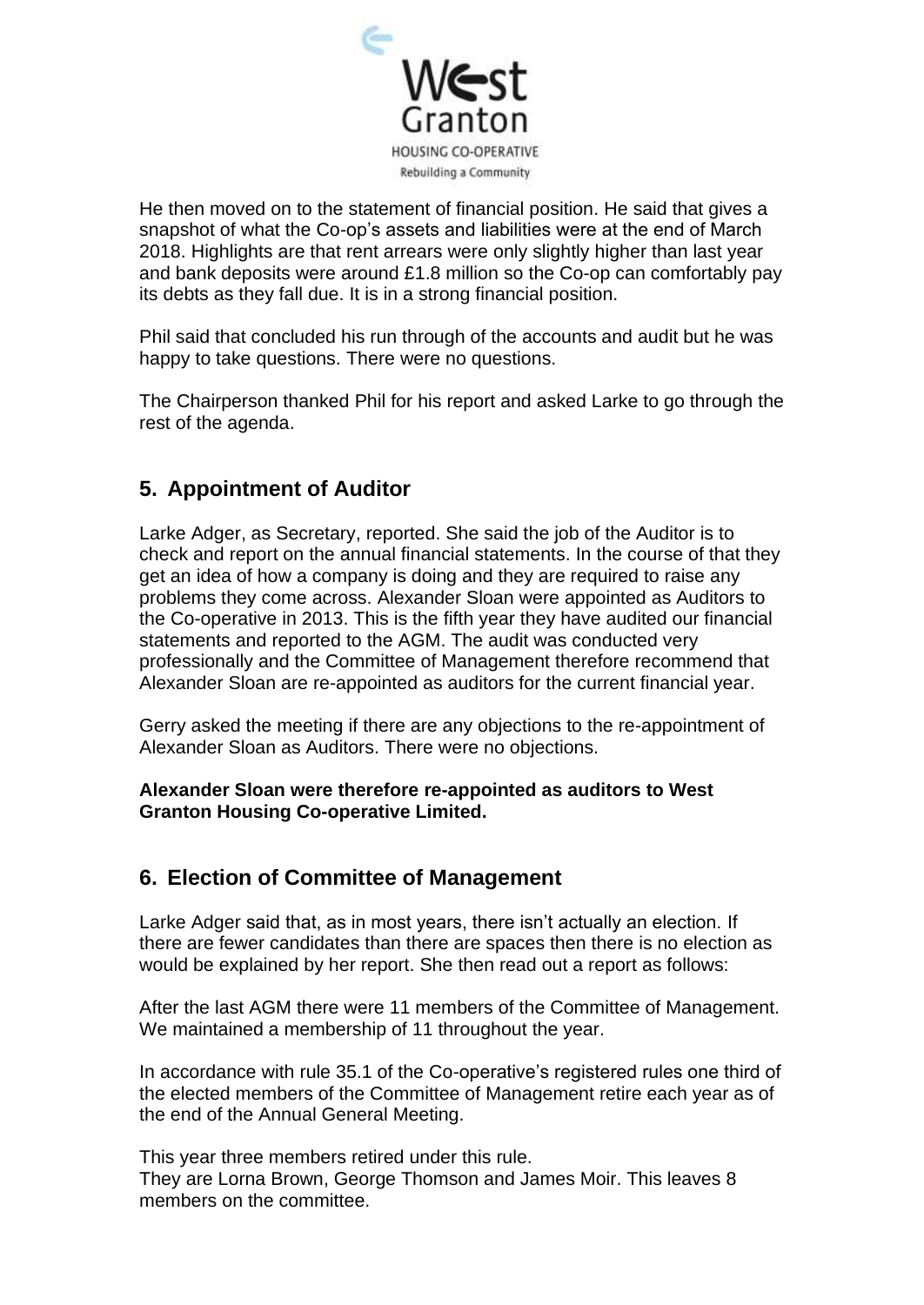

Retiring members can stand for re-election and this year all three are standing for re-election. All Co-operative members were invited to stand for election by submitting nomination forms.

We received one nomination by the due date. That was from Jon Douglas.

Since a maximum of 15 members may serve on the committee and only 8 remain in office, the 3 members standing for re-election and the one nominee are all elected without need for a vote.

I therefore declare that: Lorna Brown, George Thomson and James Moir are re-elected to the Committee of Management. And that Jon Douglas is elected to the Committee of Management.

The following members of the Committee of Management remain in office: Jim Hemphill, Joe Moir, Elizabeth Robertson, Donna Anderson, Marlyn Sinclair, Fiona Marshal and George Nicol.

That means there are again 12 members of the Committee of Management. The next meeting of the Committee will be on Wednesday 11th September at 7pm.

## **7. CEO Report & Questions**

In this item the CEO made a brief report and answered some questions from the floor. A summary of what was said follows.

Larke thanked everyone for coming along and announced she was both thrilled and excited about the future of the Co-op and was delighted to have been appointed the new CEO. Larke advised that one of the reasons she had remained at WGHC for so long, was because it is not like any other housing association; it's a co-operative. An organisation owned and governed by and for the benefit of its members.

Larke went on to address the floor and said that WGHC may be small, but it was extremely successful excelling in so many areas of performance.

She said we are, as the auditor said, in a strong financial position and we are doing that despite keeping rents low. When we started our rents were the same as Edinburgh Council rents but now council rents are around 25% higher than ours. They have their reasons for that, for example they want to use the money to build more houses. Building more houses is not in our plans for the moment, we believe t is better to keep rents low.

She said although our rents were low our performance was very high. All social landlords are measured against each other. We carry out repairs faster than most, our tenant satisfaction levels are among the top in the country. In